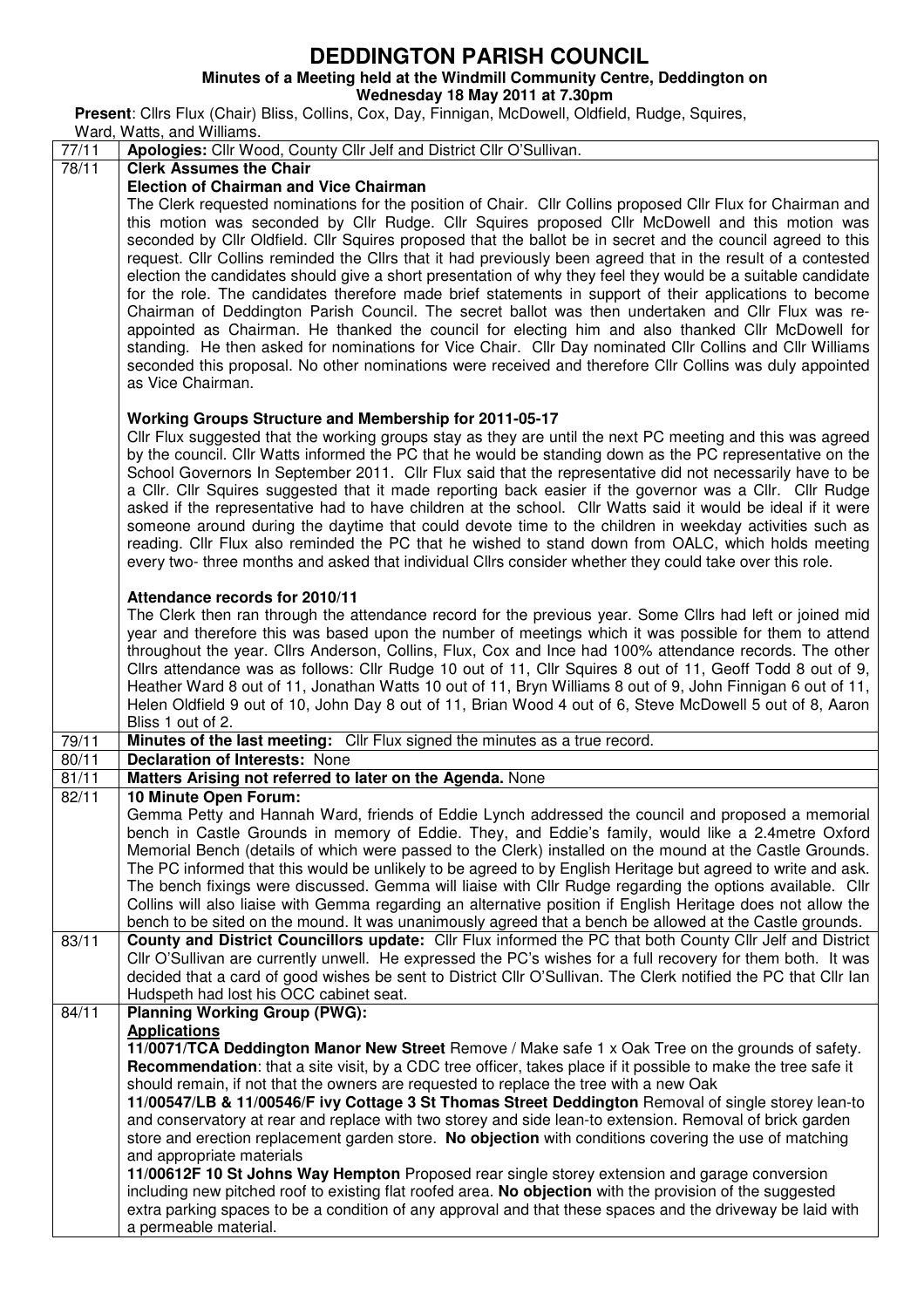|       | <b>Appeals</b> None                                                                                                                                                                                                       |  |  |  |  |  |  |
|-------|---------------------------------------------------------------------------------------------------------------------------------------------------------------------------------------------------------------------------|--|--|--|--|--|--|
|       | <b>Approvals</b>                                                                                                                                                                                                          |  |  |  |  |  |  |
|       | 11/00350/F & 11/00349/LB Castle Barns Castle Street Deddington                                                                                                                                                            |  |  |  |  |  |  |
|       | <b>Other Business</b>                                                                                                                                                                                                     |  |  |  |  |  |  |
|       | A Large Oak tree has been cut down on edge of village on road to Banbury. Concern was raised that                                                                                                                         |  |  |  |  |  |  |
|       | no permission has been sought and questioned if this is in conservation area. PWG recommends notifying                                                                                                                    |  |  |  |  |  |  |
|       | the conservation officer to investigate. A note will drafted by Cllr Day for the Clerk to send to OCC                                                                                                                     |  |  |  |  |  |  |
|       | Trees on the Greens in the Market Place. OCC have agreed to key a close eye on the trees particular the                                                                                                                   |  |  |  |  |  |  |
|       | Oak. This has recently sprouted up after looking very unhealthy with one dead branch. They will replace the                                                                                                               |  |  |  |  |  |  |
| 85/11 | tree if it is deemed necessary.<br><b>Finance &amp; General Purposes:</b>                                                                                                                                                 |  |  |  |  |  |  |
|       | 1. Cash Flow to end of April: Precept receipt of £17,505 and payments for solar panels.                                                                                                                                   |  |  |  |  |  |  |
|       | 2. 2010-2011 accounts: The external auditor BDO has granted the Council a time extension to the                                                                                                                           |  |  |  |  |  |  |
|       | submission date for the annual return. The accounts will be circulated before the June PC meeting and                                                                                                                     |  |  |  |  |  |  |
|       | Cllrs were asked to send any queries to the Clerk prior to the meeting so that the accounts can be                                                                                                                        |  |  |  |  |  |  |
|       | approved at the June meeting.                                                                                                                                                                                             |  |  |  |  |  |  |
|       | 3. AON. The insurance quote from AON was approved for this year. The Town Hall has been removed                                                                                                                           |  |  |  |  |  |  |
|       | from the cover. The cricket club has asked that their pavilion still be insured through the PC and cross                                                                                                                  |  |  |  |  |  |  |
|       | charged to them. Next year alternative quotes for the insurance cover will be sought.                                                                                                                                     |  |  |  |  |  |  |
|       | 4. OCC Grass cutting grant: This has been confirmed as £4,403 (the same as last year)                                                                                                                                     |  |  |  |  |  |  |
|       | 5. Barclays: The new mandate has been established.                                                                                                                                                                        |  |  |  |  |  |  |
|       | Financial Regulations, Investment Strategy and Risk Assessment. These documents need<br>6.                                                                                                                                |  |  |  |  |  |  |
|       | reviewing and confirming periodically to confirm that they are still appropriate. The F&GP have looked at                                                                                                                 |  |  |  |  |  |  |
|       | them and recommend that they are formally approved at the June meeting. Cllrs can obtain copies from                                                                                                                      |  |  |  |  |  |  |
|       | the Clerk if required.                                                                                                                                                                                                    |  |  |  |  |  |  |
|       | 7. Tech Surfaces quote for AWC. An extra treatment was quoted for which was decided to be                                                                                                                                 |  |  |  |  |  |  |
|       | unnecessary. The Stewards will be asked to do more routine sweeps.                                                                                                                                                        |  |  |  |  |  |  |
|       | 8. Town Hall Clirs Flux and Wood attended a meeting with George Fenemore and John Day (acting as                                                                                                                          |  |  |  |  |  |  |
|       | feoffee of DCE). DCE asked that payment be made to meet the PC decorating responsibility at the end                                                                                                                       |  |  |  |  |  |  |
|       | of the lease with the Town Hall. The original quotations are to be retrieved and if necessary new ones                                                                                                                    |  |  |  |  |  |  |
|       | sought in order to reach a satisfactory agreement.                                                                                                                                                                        |  |  |  |  |  |  |
|       | 9. Stewards. The Clerk is to obtain advice from NALC.                                                                                                                                                                     |  |  |  |  |  |  |
|       | 10. Solar Panels: Cllr Day asked whether the feed-in tariff had been confirmed. Cllr Flux informed him that<br>the request had been submitted along with the dated certificate. Cllr Squires advised that the certificate |  |  |  |  |  |  |
|       | was critical in getting the agreed feed in tariff. He queried whether there should be a protective fence                                                                                                                  |  |  |  |  |  |  |
|       | for the Solar Panels but following discussion this was deemed to be unnecessary. Cllr Finnigan asked                                                                                                                      |  |  |  |  |  |  |
|       | whether the PC insurance cover had been increased given the high capital outlay. Cllr Flux said that                                                                                                                      |  |  |  |  |  |  |
|       | the solar panels are included in the WMC insurance.                                                                                                                                                                       |  |  |  |  |  |  |
| 86/11 | <b>Environment &amp; Recreation:</b>                                                                                                                                                                                      |  |  |  |  |  |  |
|       | 1. Deddington On-Air - Cllr Ward has attended two meetings with regard to setting up a company,                                                                                                                           |  |  |  |  |  |  |
|       | registered charity and providing an on-going, self funding and sustainable resource to the village.                                                                                                                       |  |  |  |  |  |  |
|       | Further meeting to establish aims, objectives and appointment of trustees pm of 18 May.                                                                                                                                   |  |  |  |  |  |  |
|       | <b>Deddington OnLine</b> – have started to edit PC pages and bring them up to date. Need to decide<br>2.                                                                                                                  |  |  |  |  |  |  |
|       | whether we want to use the Facebook (FB) pages to stimulate debate on various issues, and if so what                                                                                                                      |  |  |  |  |  |  |
|       | should be the methodology for determining what content should be published and when etc. Cllr Ward                                                                                                                        |  |  |  |  |  |  |
|       | is now able to author posts on the Deddington on-line FB page. It was decided that the council needs to                                                                                                                   |  |  |  |  |  |  |
|       | decide a policy for what it wants to be put on any such pages. It was agreed that Cllrs Bliss, Oldfield and                                                                                                               |  |  |  |  |  |  |
|       | Ward will meet to consider what might be appropriate content and come back to PC with their                                                                                                                               |  |  |  |  |  |  |
|       | recommended protocol/policy. Cllr Flux pointed out that some of the elderly residents were not on FB.                                                                                                                     |  |  |  |  |  |  |
|       | Cllr Ward said that the On-Air group were looking into the social inclusion of the elderly.                                                                                                                               |  |  |  |  |  |  |
|       | <b>Deddington Town Colts</b> – Cllr Ward gave the PC a summary of next year's squads and home<br>3.                                                                                                                       |  |  |  |  |  |  |
|       | locations. To summarise: 16 squads across 8 pitches; In Deddington: 4 squads across 3 pitches. The<br>Club is continuing to grow, but additional squads are continuing to be homed out of the Parish.                     |  |  |  |  |  |  |
|       | 4. Clifton Play Area: Cllr Ward has with the help of the school given questionnaires to the children of                                                                                                                   |  |  |  |  |  |  |
|       | Clifton to canvass views and opinions regarding play facilities in Clifton. Cllr Ward will inform PC of her                                                                                                               |  |  |  |  |  |  |
|       | findings at the next meeting after more of the surveys have been returned. The few responses received                                                                                                                     |  |  |  |  |  |  |
|       | to date indicate that there was potential for more to be done at the play area.                                                                                                                                           |  |  |  |  |  |  |
|       | Goal Posts: The goal post area need re-seeding. Cllr Ward will liaise with the cricket club to agree a<br>5.                                                                                                              |  |  |  |  |  |  |
|       | way forward.                                                                                                                                                                                                              |  |  |  |  |  |  |
|       | <b>Environment</b>                                                                                                                                                                                                        |  |  |  |  |  |  |
|       | 1. School: Cllr Rudge has contacted the Fire Service for their help in installing swift boxes. Chris                                                                                                                      |  |  |  |  |  |  |
|       | Fenemore and colleague have undertaken risk assessments and agreed to help, pending approval from                                                                                                                         |  |  |  |  |  |  |
|       | HQ. The Farmers' market has expressed interest in funding the school boxes, Cllr Rudge will see if                                                                                                                        |  |  |  |  |  |  |
|       | Chris Mason's source will fund the Windmill instead. The Banbury Guardian to be asked to report on the                                                                                                                    |  |  |  |  |  |  |
|       | fire service help.                                                                                                                                                                                                        |  |  |  |  |  |  |
|       | 2. Cemetery wildflower patch: Cllr Rudge will attend a propagation workshop in July that costs £35. Cllr                                                                                                                  |  |  |  |  |  |  |
|       | Day proposed that the PC pays for this course and this was unanimously agreed.                                                                                                                                            |  |  |  |  |  |  |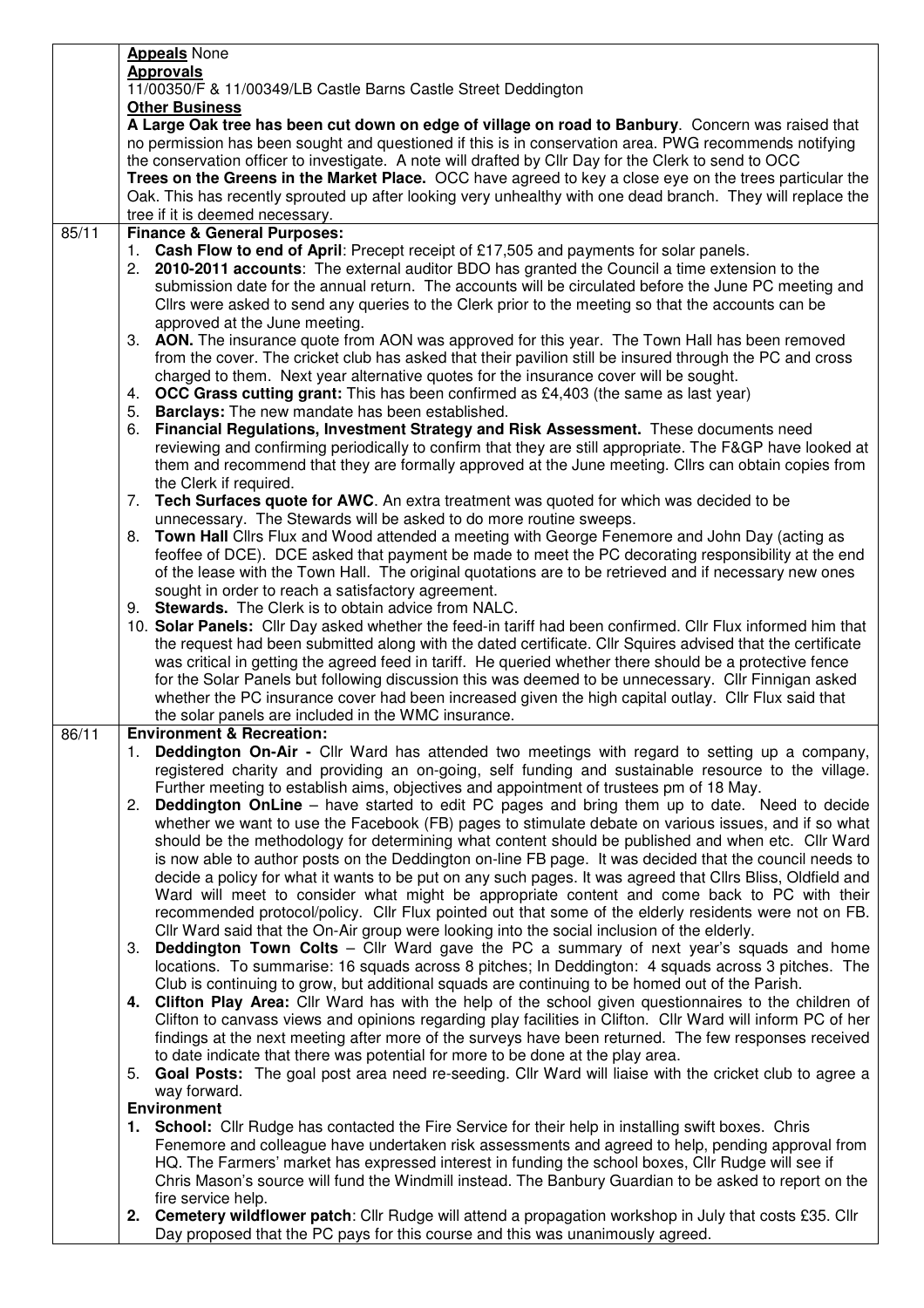|       | 3. New St. verge: As agreed has not been cut, Cllr Rudge is monitoring the flowers that grow but has not                                                                                                            |  |  |  |  |  |
|-------|---------------------------------------------------------------------------------------------------------------------------------------------------------------------------------------------------------------------|--|--|--|--|--|
|       | spotted anything outstanding as yet. This small verge will need to be cut in July so the Clerk will notify                                                                                                          |  |  |  |  |  |
|       | the grass cutting contractors.<br>4. OCV: The Clerk has booked OCV for 25 September to undertake some hedge work at Welford's Piece                                                                                 |  |  |  |  |  |
|       | in Clifton. The purchase of 30 bare-rooted plants at approx £1 each was approved by the council. Cllr                                                                                                               |  |  |  |  |  |
|       | Rudge is away and has asked CIIr Collins to co-ordinate and liaise with OCV if possible.                                                                                                                            |  |  |  |  |  |
|       | 5. Pond Surveys: ONCF in partnership with Oxon Amphibian and Reptile Group and BBOWT are                                                                                                                            |  |  |  |  |  |
|       | organising training sessions. Cllr Rudge hopes to attend and has forwarded the info to the school. The                                                                                                              |  |  |  |  |  |
|       | first meeting will be on Friday evening 20 May.                                                                                                                                                                     |  |  |  |  |  |
|       | 6. Windmill Copse: Cllr Rudge queried who owned the copse behind the Windmill Centre as she would                                                                                                                   |  |  |  |  |  |
|       | like to identify the trees that were planted when it was established. She has contacted the Forestry                                                                                                                |  |  |  |  |  |
|       | Commission who will send an officer, Roger Payne, to inspect and advise on content and management.<br>The Clerk reported that the Forestry Commission has provided a small annual grant for a couple of             |  |  |  |  |  |
|       | years. The Clerk, Chairman and Cllr Rudge will attempt to confirm ownership.                                                                                                                                        |  |  |  |  |  |
|       | 7. Town Hall hanging baskets: Watering arrangements. Cllr Finnegan to co-ordinate/liaise with DCE.                                                                                                                  |  |  |  |  |  |
|       | 8. Cherwell Liaison Meeting. Cllr Collins, Cox and Rudge will attend this meeting on 8 <sup>th</sup> June 2011.                                                                                                     |  |  |  |  |  |
|       | 9. Planters. Cllr Finnigan informed the PC that Richard (Steward) has planted flowers in the parish                                                                                                                 |  |  |  |  |  |
|       | planters.                                                                                                                                                                                                           |  |  |  |  |  |
| 87/11 | <b>Highways</b>                                                                                                                                                                                                     |  |  |  |  |  |
|       | 1. Post Box Siting: The Site meeting with Paul Wilson and Cllrs Cox and Oldfield has not happened. Cllr                                                                                                             |  |  |  |  |  |
|       | Cox has contacted Bob Adams about this matter.                                                                                                                                                                      |  |  |  |  |  |
|       | 2. Speeding: Deddington SID postponed due to illness on Wednesday but the Thursday and Friday SID's<br>went ahead as planned. No results available as yet. A new member has been recruited. The volunteer           |  |  |  |  |  |
|       | list has been updated and passed to TVP.                                                                                                                                                                            |  |  |  |  |  |
|       | 3. Real Time Bus Display: No longer of PC concern being attached to the Town Hall. DCE to follow up.                                                                                                                |  |  |  |  |  |
|       | Drain by Post box blocked: To be shown to Paul Wilson during site visit.<br>4.                                                                                                                                      |  |  |  |  |  |
|       | Market Place & Church Street verges. DPC to seek OCC permission for Church Street verge and the<br>5.                                                                                                               |  |  |  |  |  |
|       | posts for the southern green in the Market Place. The posts £50 each. Cllr Collins to inform Clerk of                                                                                                               |  |  |  |  |  |
|       | proposed locations of the posts.                                                                                                                                                                                    |  |  |  |  |  |
|       | 6. Hudson Street Traffic: Christopher Farman to be lent the speed gun after use in Clifton.<br>Traffic lights from Hempton Road. The new crossing has still to be installed, to be chased at the site               |  |  |  |  |  |
|       | 7.<br>meeting.                                                                                                                                                                                                      |  |  |  |  |  |
|       | 8. Garden sacrifice. Offered outside Manor Farm to aid pedestrian safety. A meeting with the resident will                                                                                                          |  |  |  |  |  |
|       | be sought after the current work has been completed. The needs to be assessed by Cllrs Cox and                                                                                                                      |  |  |  |  |  |
|       | Oldfield with Paul Wilson.                                                                                                                                                                                          |  |  |  |  |  |
|       | 9. New Street verge. Cllr Rudge to canvass opinion                                                                                                                                                                  |  |  |  |  |  |
|       | 10. Pot Holes: Many reported and more to be added to the list.                                                                                                                                                      |  |  |  |  |  |
|       | 11. Hopcraft Lane: The brick paving to be replaced by the contractor as the end of the contract. To be                                                                                                              |  |  |  |  |  |
|       | monitored.<br>12. Fatal Accident on Clifton Deddington Road: On 15 April. The PC waits to hear the outcome. The                                                                                                     |  |  |  |  |  |
|       | NAG agreed that essential speed management measures would NOT be implemented in the short term                                                                                                                      |  |  |  |  |  |
|       | in view of local sensibilities.                                                                                                                                                                                     |  |  |  |  |  |
|       | 13. Tree branches are overhanging and blocking the traffic sensor. Cllr Collins to talk to the house                                                                                                                |  |  |  |  |  |
|       | owner.                                                                                                                                                                                                              |  |  |  |  |  |
|       | 14. Bench Request New Street. Cllr Rudge to send Cllr Collins details of location and type. Permission to                                                                                                           |  |  |  |  |  |
|       | be sought from OCC Highways.<br>15. Memorial Benches in Castle Grounds. Cllr Collins to liaise with Clerk. A letter will be sent to English                                                                         |  |  |  |  |  |
|       | Heritage requesting permission for memorial benches at Castle Grounds for Betty Hill and Eddie Lynch.                                                                                                               |  |  |  |  |  |
| 88/11 | <b>Update on Town Hall:</b>                                                                                                                                                                                         |  |  |  |  |  |
|       | Cllr Oldfield produced an update on the Town Hall for Cllrs. It was confirmed that the purpose of the DCE is                                                                                                        |  |  |  |  |  |
|       | to support the almshouses. The income generated by the Town Hall was not currently enough to cover bills                                                                                                            |  |  |  |  |  |
|       | and the cost of structural repairs. The charity must try to secure enough income to fulfil its role and has                                                                                                         |  |  |  |  |  |
|       | therefore found tenants to lease the internal Town Hall building. It should be noted that the undercroft is not                                                                                                     |  |  |  |  |  |
|       | public property but DCE have agreed to continue to allow its use as a bus shelter/public space. The lighting<br>of the Christmas Tree was discussed without access to an electric source. DCE suggested that the PC |  |  |  |  |  |
|       | might part-fund the installation of an external socket box (costing approximately £445 plus VAT) but this was                                                                                                       |  |  |  |  |  |
|       | considered too expensive for the £30 of electricity used per annum. Cllr Finnigan advised that there is                                                                                                             |  |  |  |  |  |
|       | already an external socket that has previously been used for this purpose. Cllr Day suggested that the                                                                                                              |  |  |  |  |  |
|       | electricity used for lighting the tree should be recharged to the PC and this was agreed. There was further                                                                                                         |  |  |  |  |  |
|       | discussion regarding the cleaning and lighting of the undercroft. The PC will, as a gesture of goodwill,                                                                                                            |  |  |  |  |  |
|       | continue with the cleaning of the area but this will be reviewed regularly. Cllr Collins asked that the DCE be                                                                                                      |  |  |  |  |  |
|       | asked to reinstall a bin under the Town Hall. Cllr Day considered that this was most unlikely to happen as                                                                                                          |  |  |  |  |  |
|       | DCE has been advised that it is a fire hazard. It was then suggested that a bin be sited outside of the<br>undercroft on the public area and that Highways should be contacted to discuss. The PC's commitment to   |  |  |  |  |  |
|       | fulfilling its lease agreement with the DCE regarding the external redecoration of the Town Hall was                                                                                                                |  |  |  |  |  |
|       | discussed. There is a difference between the amount of money sought by DCE from the PC and the original                                                                                                             |  |  |  |  |  |
|       | quotes received for the work. Cllrs Wood is retrieving the estimates. The original works quoted for had not                                                                                                         |  |  |  |  |  |